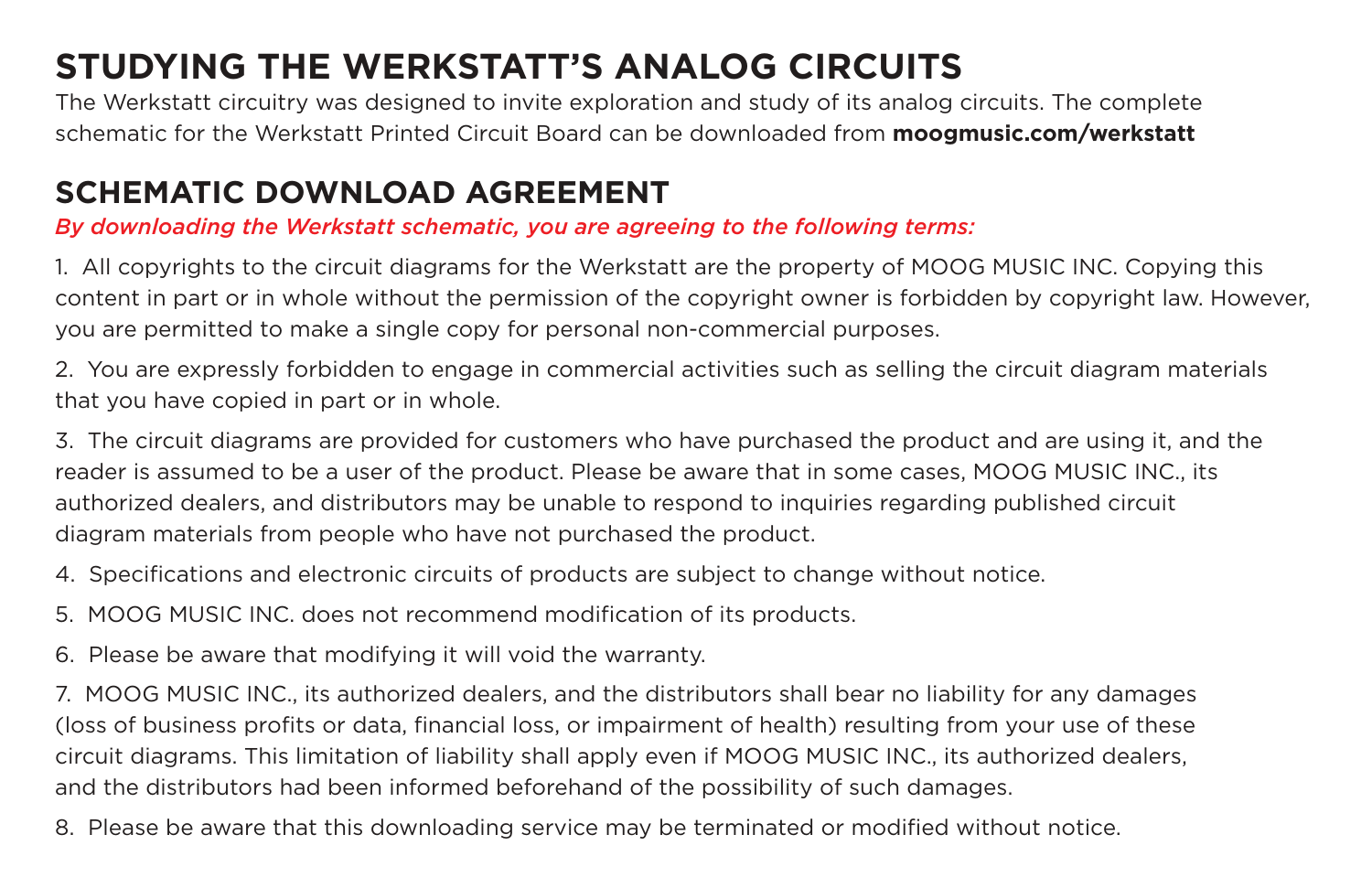|       | <b>REVISIONS</b>         |                                                   |             |
|-------|--------------------------|---------------------------------------------------|-------------|
| R.F.V | DESCRIPTION              | l CHANGE BY                                       | <b>DATE</b> |
|       | PROTOTYPE                | SГ                                                | 12/16/13    |
|       | RELEASE - PILOT          | SE.                                               | 3/17/14     |
|       | 2nd RELEASE - PRODUCTION | <revbchangedbycrevbdate></revbchangedbycrevbdate> |             |

| <b>DRAFTER</b><br>SD<br>DESIGN ENG. | DATE<br>3/17/14<br>DATE | THE INFORMATION ON THIS DRAWING IS THE CONFIDENTIAL, COPYRIGHTED PROPERTY<br>OF MOOG MUSIC INC. IT IS NOT TO BE REPRODUCED, USED, OR DISCLOSED EXCEPT<br>TO THOSE WITHIN YOUR ORGANIZATION ON A NEED TO KNOW BASIS. RELEASE TO A<br>THIRD PARTY IS ALLOWED BUT ONLY WITH THE WRITTEN PERMISSION OF MOOG MUSIC INC. |                                                               |
|-------------------------------------|-------------------------|--------------------------------------------------------------------------------------------------------------------------------------------------------------------------------------------------------------------------------------------------------------------------------------------------------------------|---------------------------------------------------------------|
| SD                                  | 2/24/14                 | ⊛                                                                                                                                                                                                                                                                                                                  | MOOG MUSIC INC.                                               |
| PROJECT MGR.                        | <b>DATE</b>             |                                                                                                                                                                                                                                                                                                                    |                                                               |
| $<$ mgr $>$                         | $<$ Date $3>$           |                                                                                                                                                                                                                                                                                                                    | <b>160 BROADWAY STREET</b><br>Asheville, NC 28801             |
| MANUFACTURING                       | <b>DATE</b>             |                                                                                                                                                                                                                                                                                                                    |                                                               |
| $<$ mfg $>$                         | $<$ Date4>              | <b>MUSIC</b>                                                                                                                                                                                                                                                                                                       | (828) 251-0090 Fax (828) 254-6233<br>http://www.moogmusic.com |
| PLANT MANAGER                       | DATE                    | <b>TITLE</b>                                                                                                                                                                                                                                                                                                       |                                                               |
| <op mgr=""></op>                    | $<$ Date5>              |                                                                                                                                                                                                                                                                                                                    | WERKSTATT                                                     |
| PURCHASING                          | <b>DATE</b>             |                                                                                                                                                                                                                                                                                                                    | <b>POWER</b>                                                  |
| <purchasing></purchasing>           | $<$ Date $6>$           |                                                                                                                                                                                                                                                                                                                    | <b>MAIN PCB</b>                                               |
| PRESIDENT                           | DATE.                   | <b>FILENAME</b><br><b>SIZE</b>                                                                                                                                                                                                                                                                                     | <b>REV</b><br>DWG. NO.                                        |
| $<$ Pres $>$                        | $<$ Date $7$ >          | BBD-10-011-1111_RevA1.sch                                                                                                                                                                                                                                                                                          | BRD-10-011-1111<br>$A^{\circ}$                                |
| DOC. CONTROL                        | DATE                    | CAD DIRECTORY                                                                                                                                                                                                                                                                                                      | SHEET NO<br>PROJECT CODE                                      |
|                                     |                         |                                                                                                                                                                                                                                                                                                                    |                                                               |







<span id="page-1-0"></span>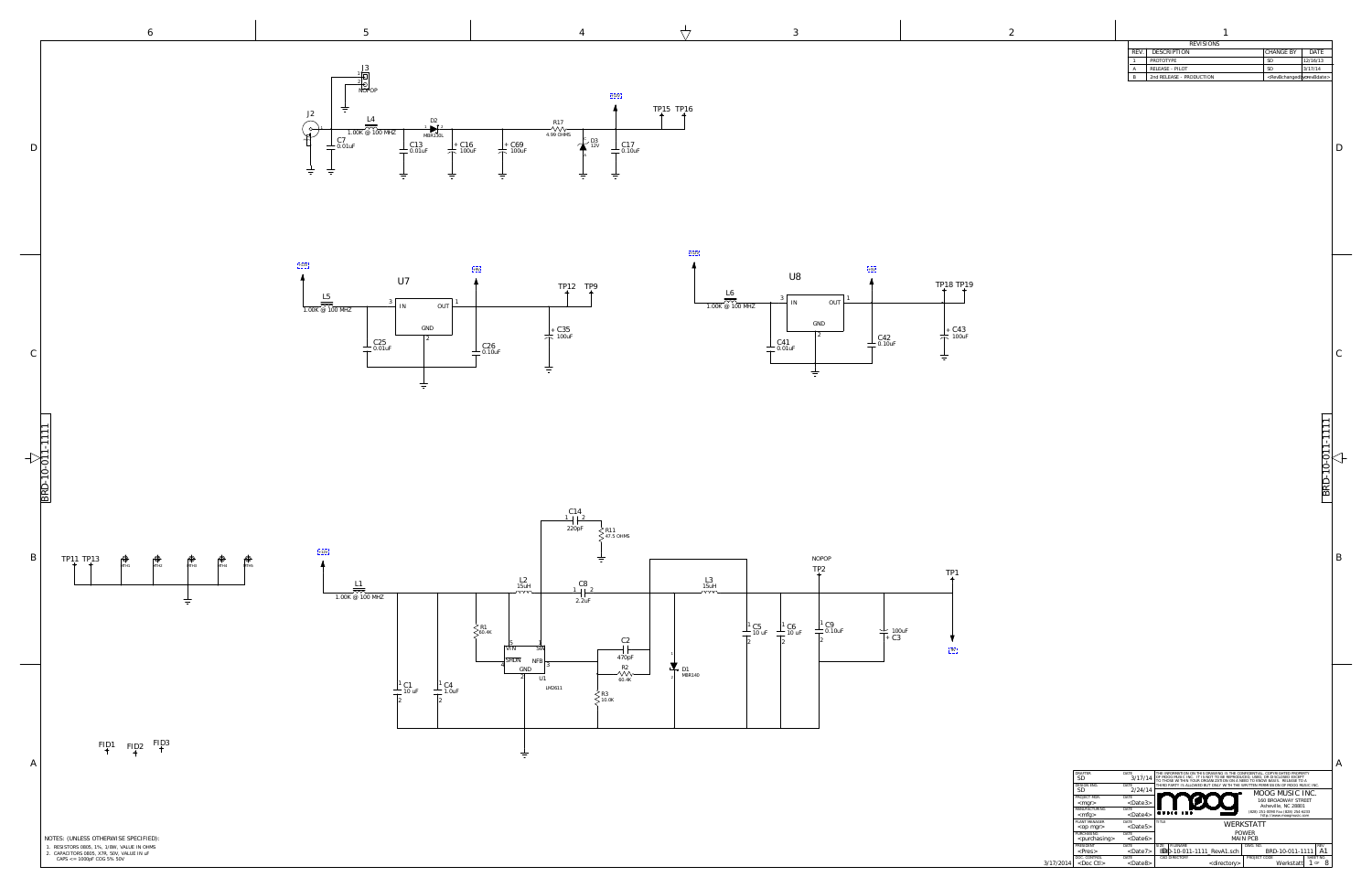|     | <b>REVISIONS</b>         |                                                   |          |
|-----|--------------------------|---------------------------------------------------|----------|
| RFV | DESCRIPTION              | l CHANGE BY                                       | DATE.    |
|     | PROTOTYPE                | .SD                                               | 12/16/13 |
| A   | RELEASE - PH.OT          | .SD                                               | 3/17/14  |
| B   | 2nd RELEASE - PRODUCTION | <revbchangedbycrevbdate></revbchangedbycrevbdate> |          |

| DRAFTER<br>SD<br>DESIGN ENG.            | DATE<br>3/17/14<br>DATE                 | THE INFORMATION ON THIS DRAWING IS THE CONFIDENTIAL, COPYRIGHTED PROPERTY<br>OF MOOG MUSIC INC. IT IS NOT TO BE REPRODUCED, USED, OR DISCLOSED EXCEPT<br>TO THOSE WITHIN YOUR ORGANIZATION ON A NEED TO KNOW BASIS. RELEASE TO A<br>THIRD PARTY IS ALLOWED BUT ONLY WITH THE WRITTEN PERMISSION OF MOOG MUSIC INC. |                                                                                      |
|-----------------------------------------|-----------------------------------------|--------------------------------------------------------------------------------------------------------------------------------------------------------------------------------------------------------------------------------------------------------------------------------------------------------------------|--------------------------------------------------------------------------------------|
| SD<br>PROJECT MGR.<br>$<$ mgr $>$       | 2/24/14<br><b>DATE</b><br>$<$ Date $3>$ | ι®                                                                                                                                                                                                                                                                                                                 | MOOG MUSIC INC.<br><b>160 BROADWAY STREET</b>                                        |
| MANUFACTURING<br>$<$ mfg $>$            | <b>DATE</b><br>$<$ Date4>               | <b>MUSIC</b>                                                                                                                                                                                                                                                                                                       | Asheville, NC 28801<br>(828) 251-0090 Fax (828) 254-6233<br>http://www.moogmusic.com |
| PLANT MANAGER<br><op mgr=""></op>       | <b>DATE</b><br>$<$ Date5>               | TITLE                                                                                                                                                                                                                                                                                                              | WERKSTATT                                                                            |
| PURCHASING<br><purchasing></purchasing> | <b>DATE</b><br>$<$ Date $6>$            |                                                                                                                                                                                                                                                                                                                    | VCO<br>MAIN PCB                                                                      |
| PRESIDENT<br>$<$ Pres $>$               | <b>DATE</b><br>$<$ Date $7$ >           | <b>SIZE</b><br><b>FILENAME</b><br>BD-10-011-1111_RevA1.sch                                                                                                                                                                                                                                                         | DWG. NO.<br><b>REV</b><br>BRD-10-011-1111<br>A1                                      |
| DOC. CONTROL<br><doc ctl=""></doc>      | <b>DATE</b><br><date8></date8>          | CAD DIRECTORY<br><directory></directory>                                                                                                                                                                                                                                                                           | SHEET NO.<br>PROJECT CODE<br>Werkstatt<br>OF                                         |







 $\mathcal{C}_{0}^{(n)}$ 

B

A

BRD-10-011-1111

 $\frac{\text{BRD-10-011}}{\triangle}$ 

<span id="page-2-0"></span>

|  |  | ł  |
|--|--|----|
|  |  |    |
|  |  |    |
|  |  |    |
|  |  |    |
|  |  | í, |
|  |  |    |

SW1-B



[VCO\\_OUT](#page-3-0) [3,8]

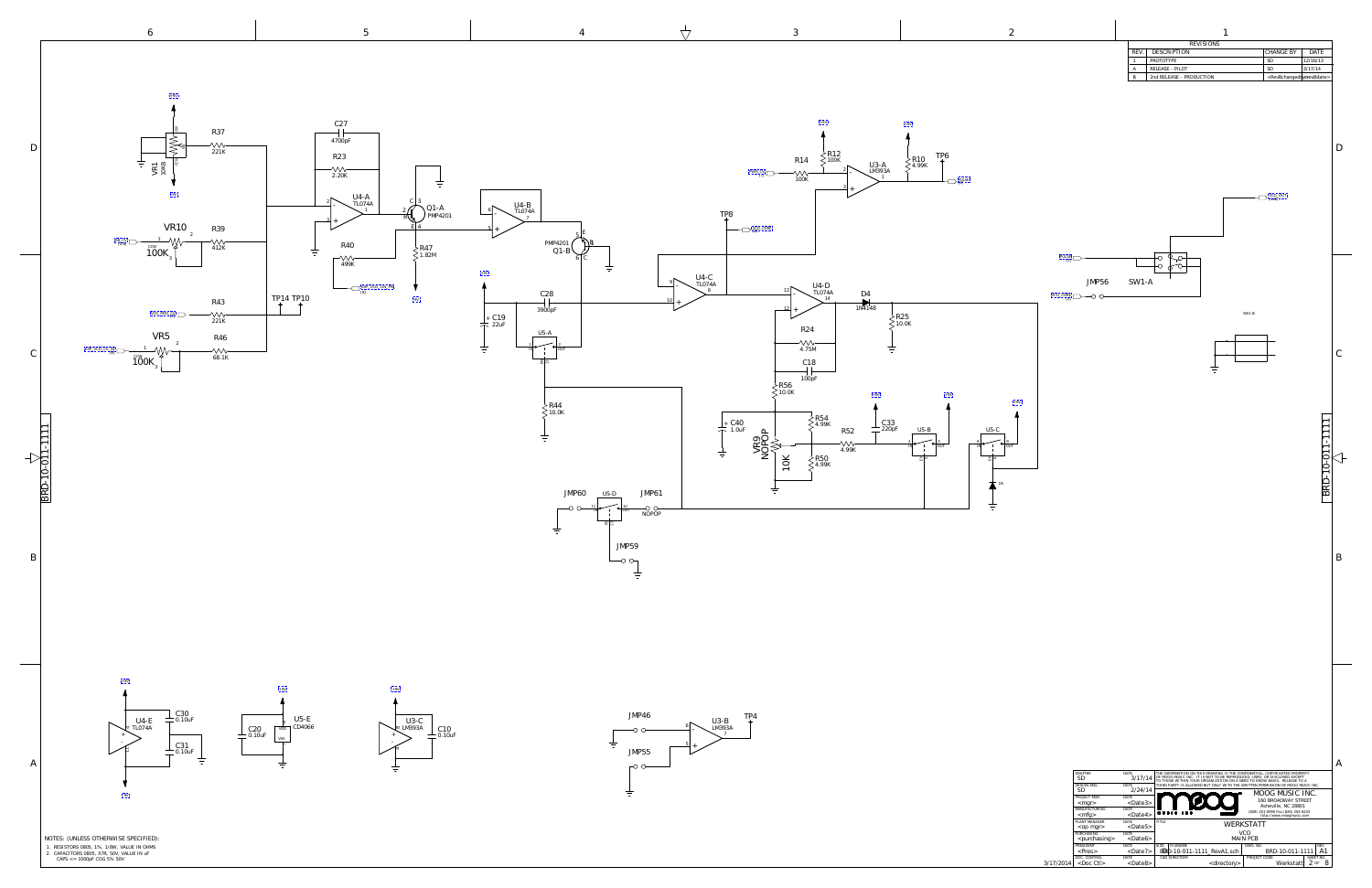|            | <b>REVISIONS</b>         |                                                   |          |
|------------|--------------------------|---------------------------------------------------|----------|
| <b>REV</b> | DESCRIPTION              | l change by                                       | DATE.    |
|            | PROTOTYPE                | SГ                                                | 12/16/13 |
|            | RELEASE - PILOT          | SE.                                               | 3/17/14  |
|            | 2nd RELEASE - PRODUCTION | <revbchangedbycrevbdate></revbchangedbycrevbdate> |          |

<span id="page-3-0"></span>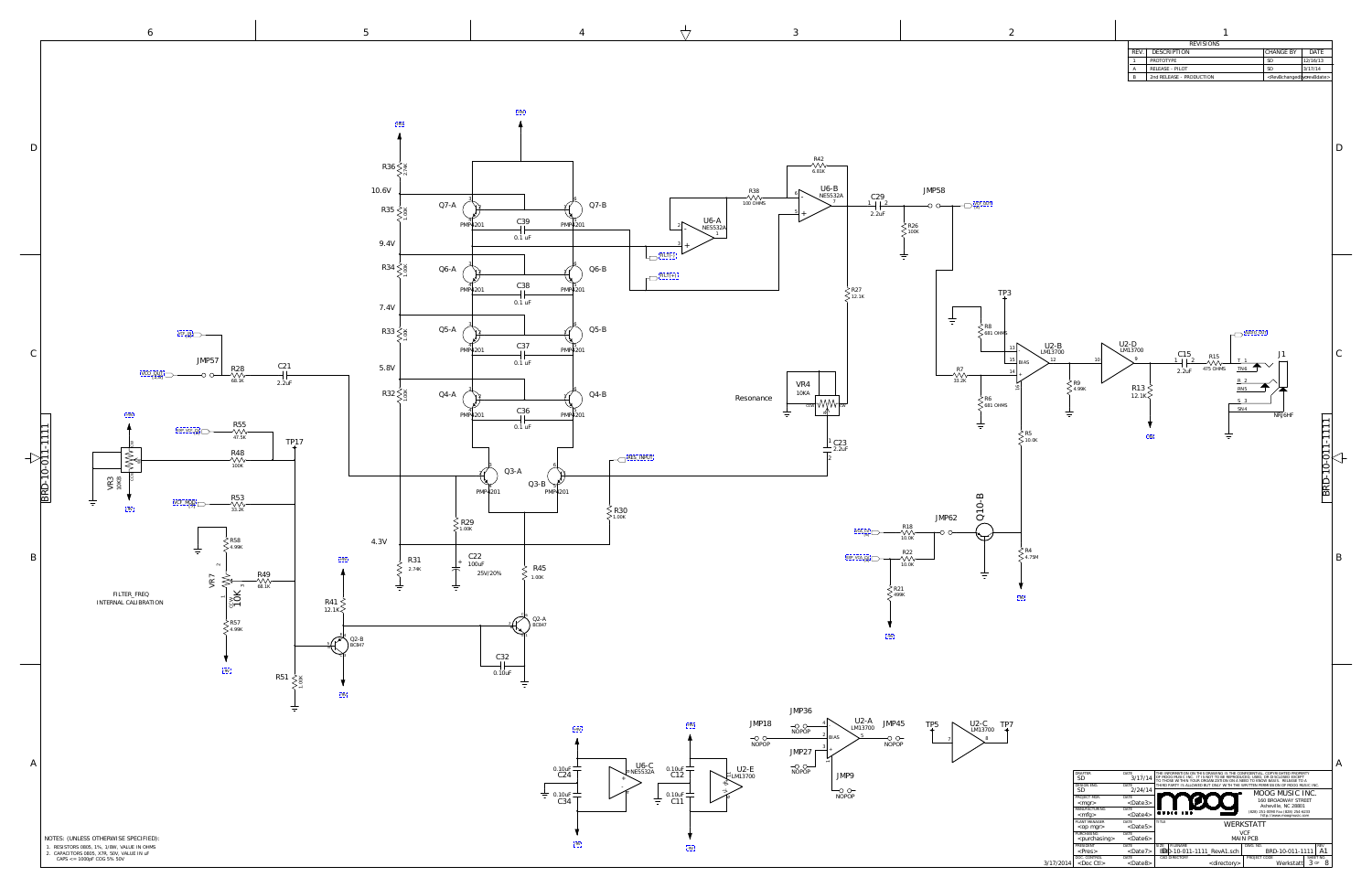|       | <b>REVISIONS</b>         |                                                   |          |
|-------|--------------------------|---------------------------------------------------|----------|
| R.F.V | DESCRIPTION              | l CHANGE BY                                       | DATE.    |
|       | PROTOTYPE                | SE                                                | 12/16/13 |
| A1    | RELEASE - PILOT          | SE                                                | 3/17/14  |
|       | 2nd RELEASE - PRODUCTION | <revbchangedbycrevbdate></revbchangedbycrevbdate> |          |

 $\mathcal{C}_{0}^{(n)}$ 

|        | DRAFTER<br>SD<br>DESIGN ENG.            | DATE<br>3/17/14<br>DATE          |              | THE INFORMATION ON THIS DRAWING IS THE CONFIDENTIAL, COPYRIGHTED PROPERTY<br>OF MOOG MUSIC INC. IT IS NOT TO BE REPRODUCED. USED. OR DISCLOSED EXCEPT<br>TO THOSE WITHIN YOUR ORGANIZATION ON A NEED TO KNOW BASIS. RELEASE TO A | THIRD PARTY IS ALLOWED BUT ONLY WITH THE WRITTEN PERMISSION OF MOOG MUSIC INC. |
|--------|-----------------------------------------|----------------------------------|--------------|----------------------------------------------------------------------------------------------------------------------------------------------------------------------------------------------------------------------------------|--------------------------------------------------------------------------------|
|        | SD<br>PROJECT MGR.<br>$<$ mgr $>$       | 2/24/14<br>DATE<br>$<$ Date $3>$ |              | ◉                                                                                                                                                                                                                                | MOOG MUSIC INC.<br><b>160 BROADWAY STREET</b><br>Asheville, NC 28801           |
|        | MANUFACTURING<br>$<$ mfg>               | <b>DATE</b><br><date4></date4>   | <b>MUSIC</b> |                                                                                                                                                                                                                                  | (828) 251-0090 Fax (828) 254-6233<br>http://www.moogmusic.com                  |
|        | PLANT MANAGER<br><op mgr=""></op>       | DATE<br>$<$ Date5>               | TITLE        |                                                                                                                                                                                                                                  | WERKSTATT                                                                      |
|        | PURCHASING<br><purchasing></purchasing> | DATE<br>$<$ Date $6>$            |              |                                                                                                                                                                                                                                  | I.FO<br><b>MAIN PCB</b>                                                        |
|        | PRESIDENT<br>$<$ Pres $>$               | DATE<br>$<$ Date $7$ >           | <b>SIZE</b>  | <b>FILENAME</b><br>BBD-10-011-1111 RevA1.sch                                                                                                                                                                                     | DWG. NO.<br><b>REV</b><br>BRD-10-011-1111<br>A                                 |
| $4 \,$ | DOC. CONTROL<br><doc ctl=""></doc>      | DATE<br><date8></date8>          |              | CAD DIRECTORY<br><directory></directory>                                                                                                                                                                                         | PROJECT CODE<br>SHEET NO.<br>Werkstatt<br>$4$ OF                               |

B

BRD-10-011-1111

 $\boxed{\text{BRD-10-011}}$ 

<span id="page-4-0"></span>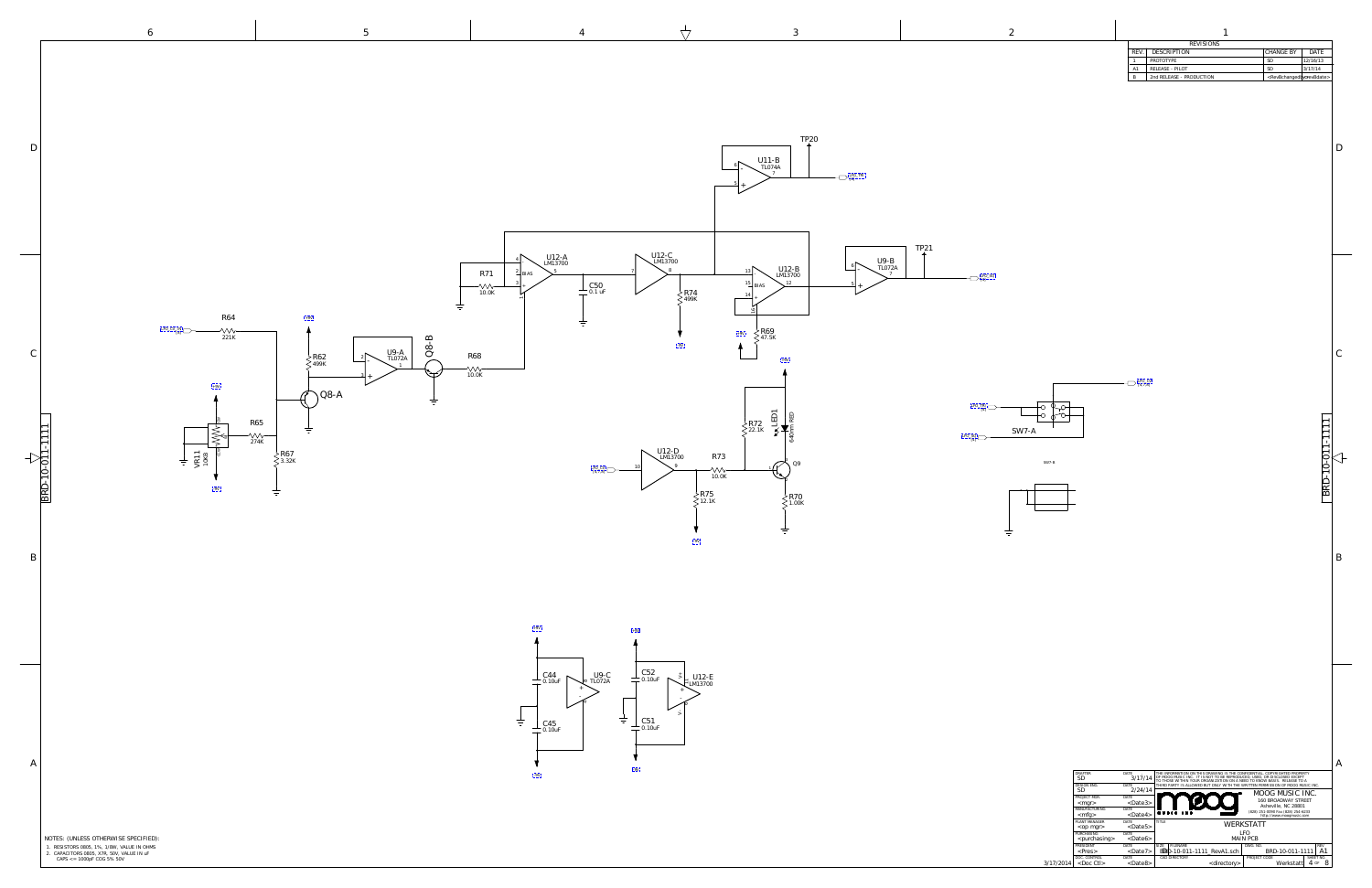1. RESISTORS 0805, 1%, 1/8W, VALUE IN OHMS NOTES: (UNLESS OTHERWISE SPECIFIED):

|       | <b>REVISIONS</b>         |                                                   |             |
|-------|--------------------------|---------------------------------------------------|-------------|
| R.F.V | DESCRIPTION              | l CHANGE BY                                       | <b>DATE</b> |
|       | PROTOTYPE                | SГ                                                | 12/16/13    |
|       | RELEASE - PILOT          | SE.                                               | 3/17/14     |
|       | 2nd RELEASE - PRODUCTION | <revbchangedbycrevbdate></revbchangedbycrevbdate> |             |

|   | DRAFTER<br>SD<br>DESIGN ENG.       | DATE<br>3/17/14<br>DATE | THE INFORMATION ON THIS DRAWING IS THE CONFIDENTIAL. COPYRIGHTED PROPERTY<br>OF MOOG MUSIC INC. IT IS NOT TO BE REPRODUCED. USED. OR DISCLOSED EXCEPT<br>TO THOSE WITHIN YOUR ORGANIZATION ON A NEED TO KNOW BASIS. RELEASE TO A<br>THIRD PARTY IS ALLOWED BUT ONLY WITH THE WRITTEN PERMISSION OF MOOG MUSIC INC. |  |
|---|------------------------------------|-------------------------|--------------------------------------------------------------------------------------------------------------------------------------------------------------------------------------------------------------------------------------------------------------------------------------------------------------------|--|
|   | SD<br>PROJECT MGR.                 | 2/24/14<br>DATE         | MOOG MUSIC INC.<br>ι®                                                                                                                                                                                                                                                                                              |  |
|   | $<$ mgr $>$                        | $<$ Date $3>$           | <b>160 BROADWAY STREET</b><br>Asheville, NC 28801                                                                                                                                                                                                                                                                  |  |
|   | MANUFACTURING                      | DATE                    | (828) 251-0090 Fax (828) 254-6233<br><b>MUSIC</b>                                                                                                                                                                                                                                                                  |  |
|   | $<$ mfg $>$                        | $<$ Date4>              | http://www.moogmusic.com                                                                                                                                                                                                                                                                                           |  |
|   | PLANT MANAGER                      | DATE                    | TITLE                                                                                                                                                                                                                                                                                                              |  |
|   |                                    |                         |                                                                                                                                                                                                                                                                                                                    |  |
|   | <op mgr=""></op>                   | $<$ Date5>              | WERKSTATT                                                                                                                                                                                                                                                                                                          |  |
|   | PURCHASING                         | DATE.                   | KB                                                                                                                                                                                                                                                                                                                 |  |
|   | <purchasing></purchasing>          | $<$ Date $6>$           | <b>MAIN PCB</b>                                                                                                                                                                                                                                                                                                    |  |
|   | <b>PRESIDENT</b>                   | DATE                    | <b>SIZE</b><br>FILENAME<br>DWG. NO.<br><b>REV</b>                                                                                                                                                                                                                                                                  |  |
|   | $<$ Pres $>$                       | $<$ Date $7$ >          | BBD-10-011-1111 RevA1.sch<br>BRD-10-011-1111<br>A.                                                                                                                                                                                                                                                                 |  |
| 4 | DOC. CONTROL<br><doc ctl=""></doc> | DATE                    | CAD DIRECTORY<br>PROJECT CODE<br>SHEET NO.<br>Werkstatt<br><directory><br/><math>5</math> OF</directory>                                                                                                                                                                                                           |  |

2. CAPACITORS 0805, X7R, 50V, VALUE IN uF CAPS <= 1000pF COG 5% 50V 3/17/2014









<span id="page-5-0"></span>



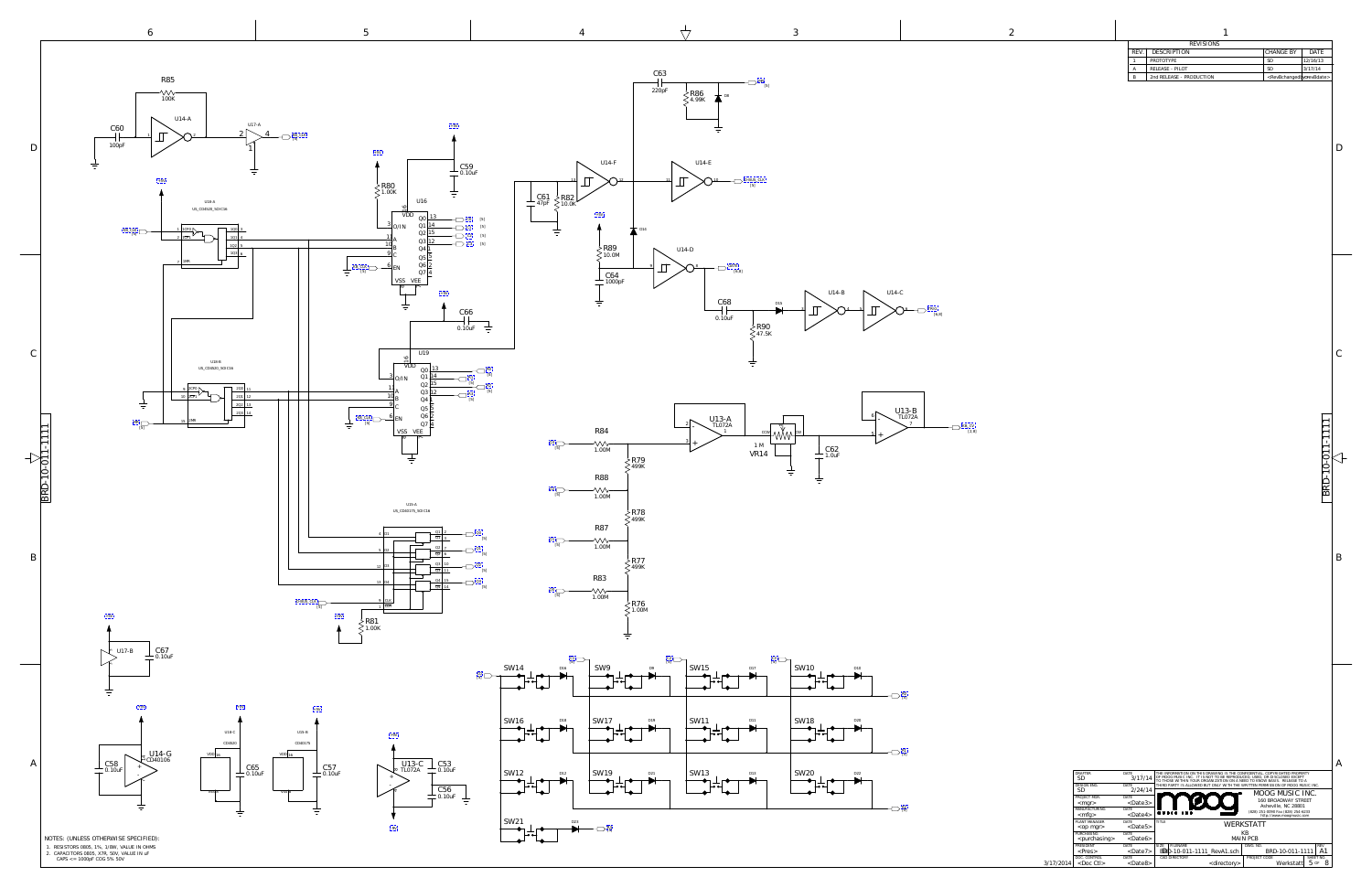|            | <b>REVISIONS</b>         |                                                   |          |
|------------|--------------------------|---------------------------------------------------|----------|
| <b>REV</b> | DESCRIPTION              | l CHANGE BY                                       | DATE.    |
|            | PROTOTYPE                | SЕ                                                | 12/16/13 |
|            | RELEASE - PILOT          | SE                                                | 3/17/14  |
|            | 2nd RELEASE - PRODUCTION | <revbchangedbycrevbdate></revbchangedbycrevbdate> |          |

|   | DRAFTER<br>SD<br>DESIGN ENG.                | DATE<br>3/17/14<br>DATE          | THE INFORMATION ON THIS DRAWING IS THE CONFIDENTIAL. COPYRIGHTED PROPERTY<br>OF MOOG MUSIC INC. IT IS NOT TO BE REPRODUCED. USED. OR DISCLOSED EXCEPT<br>TO THOSE WITHIN YOUR ORGANIZATION ON A NEED TO KNOW BASIS. RELEASE TO A<br>THIRD PARTY IS ALLOWED BUT ONLY WITH THE WRITTEN PERMISSION OF MOOG MUSIC INC. |                                                                                      |  |
|---|---------------------------------------------|----------------------------------|--------------------------------------------------------------------------------------------------------------------------------------------------------------------------------------------------------------------------------------------------------------------------------------------------------------------|--------------------------------------------------------------------------------------|--|
|   | SD<br>PROJECT MGR.                          | 2/24/14<br>DATE<br>$<$ Date $3>$ | ۱Đ                                                                                                                                                                                                                                                                                                                 | MOOG MUSIC INC.<br><b>160 BROADWAY STREET</b>                                        |  |
|   | $<$ mgr $>$<br>MANUFACTURING<br>$<$ mfg $>$ | DATE<br>$<$ Date4>               | <b>MUSIC</b>                                                                                                                                                                                                                                                                                                       | Asheville, NC 28801<br>(828) 251-0090 Fax (828) 254-6233<br>http://www.moogmusic.com |  |
|   | PLANT MANAGER<br>$<$ op mgr $>$             | DATE<br>$<$ Date5>               | TITLE<br>WERKSTATT                                                                                                                                                                                                                                                                                                 |                                                                                      |  |
|   | PURCHASING<br><purchasing></purchasing>     | DATE<br>$<$ Date $6>$            | EG<br><b>MAIN PCB</b>                                                                                                                                                                                                                                                                                              |                                                                                      |  |
|   | <b>PRESIDENT</b><br>$<$ Pres $>$            | DATE<br>$<$ Date $7$ >           | <b>SIZE</b><br><b>FILENAME</b><br>BDD-10-011-1111_RevA1.sch                                                                                                                                                                                                                                                        | DWG. NO.<br><b>REV</b><br>BRD-10-011-1111<br>A1                                      |  |
| 4 | DOC. CONTROL<br><doc ctl=""></doc>          | DATE<br><date8></date8>          | CAD DIRECTORY<br><directory></directory>                                                                                                                                                                                                                                                                           | PROJECT CODE<br>SHEET NO.<br>6<br>Werkstatt<br>OF                                    |  |

B

 $\Box$ 

 $\mathcal{C}_{0}^{(n)}$ 

BRD-10-011-1111

 $\boxed{\text{BRD-10-011}}$ 

<span id="page-6-0"></span>

SW2-B



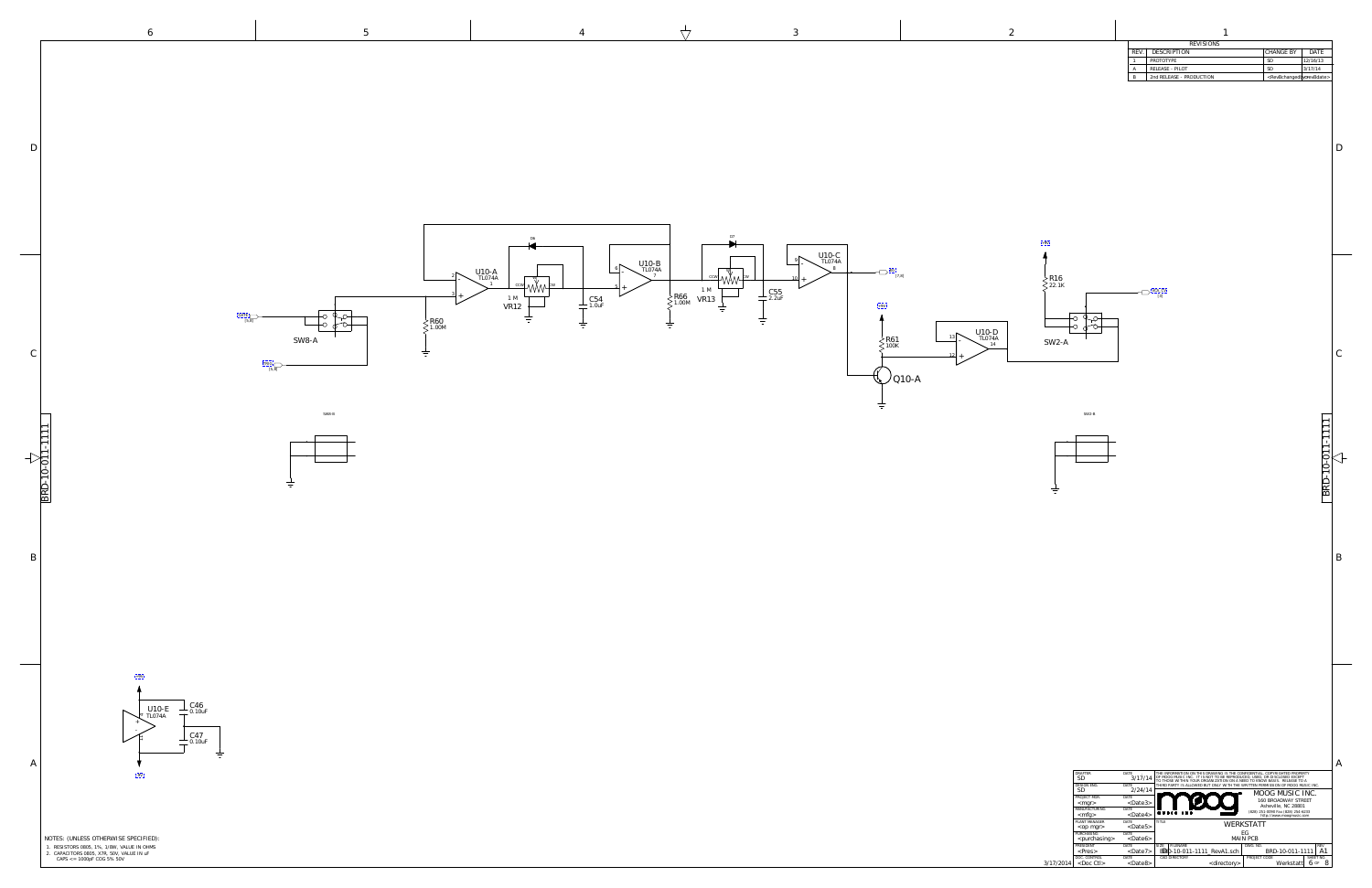|       | <b>REVISIONS</b>         |                                                   |             |
|-------|--------------------------|---------------------------------------------------|-------------|
| R.F.V | DESCRIPTION              | l CHANGE BY                                       | <b>DATE</b> |
|       | PROTOTYPE                | SГ                                                | 12/16/13    |
|       | RELEASE - PILOT          | SE.                                               | 3/17/14     |
|       | 2nd RELEASE - PRODUCTION | <revbchangedbycrevbdate></revbchangedbycrevbdate> |             |

|   | <b>DRAFTER</b><br>SD<br>DESIGN ENG.     | DATE<br>3/17/14<br>DATE          |              | THE INFORMATION ON THIS DRAWING IS THE CONFIDENTIAL. COPYRIGHTED PROPERTY<br>OF MOOG MUSIC INC. IT IS NOT TO BE REPRODUCED. USED. OR DISCLOSED EXCEPT<br>TO THOSE WITHIN YOUR ORGANIZATION ON A NEED TO KNOW BASIS. RELEASE TO A | THIRD PARTY IS ALLOWED BUT ONLY WITH THE WRITTEN PERMISSION OF MOOG MUSIC INC. |  |
|---|-----------------------------------------|----------------------------------|--------------|----------------------------------------------------------------------------------------------------------------------------------------------------------------------------------------------------------------------------------|--------------------------------------------------------------------------------|--|
|   | SD<br>PROJECT MGR.<br>$<$ mgr $>$       | 2/24/14<br>DATE<br>$<$ Date $3>$ |              | ı®                                                                                                                                                                                                                               | MOOG MUSIC INC.<br>160 BROADWAY STREET<br>Asheville, NC 28801                  |  |
|   | MANUFACTURING<br>$<$ mfg $>$            | DATE<br>$<$ Date4>               | <b>MUSIC</b> |                                                                                                                                                                                                                                  | (828) 251-0090 Fax (828) 254-6233<br>http://www.moogmusic.com                  |  |
|   | PLANT MANAGER<br><op mgr=""></op>       | DATE<br>$<$ Date5>               | TITLE        | WERKSTATT                                                                                                                                                                                                                        |                                                                                |  |
|   | PURCHASING<br><purchasing></purchasing> | DATE<br>$<$ Date $6>$            |              |                                                                                                                                                                                                                                  | MOD_ROUTING<br>MAIN PCB                                                        |  |
|   | <b>PRESIDENT</b><br>$<$ Pres $>$        | DATE<br>$<$ Date $7$ >           | <b>SIZE</b>  | <b>FILENAME</b><br>BBD-10-011-1111 RevA1.sch                                                                                                                                                                                     | DWG. NO.<br><b>REV</b><br>BRD-10-011-1111<br>A                                 |  |
| 4 | DOC. CONTROL<br><doc ctl=""></doc>      | DATE<br><date8></date8>          |              | CAD DIRECTORY<br><directory></directory>                                                                                                                                                                                         | PROJECT CODE<br>SHEET NO.<br>Werkstatt                                         |  |



<span id="page-7-0"></span>